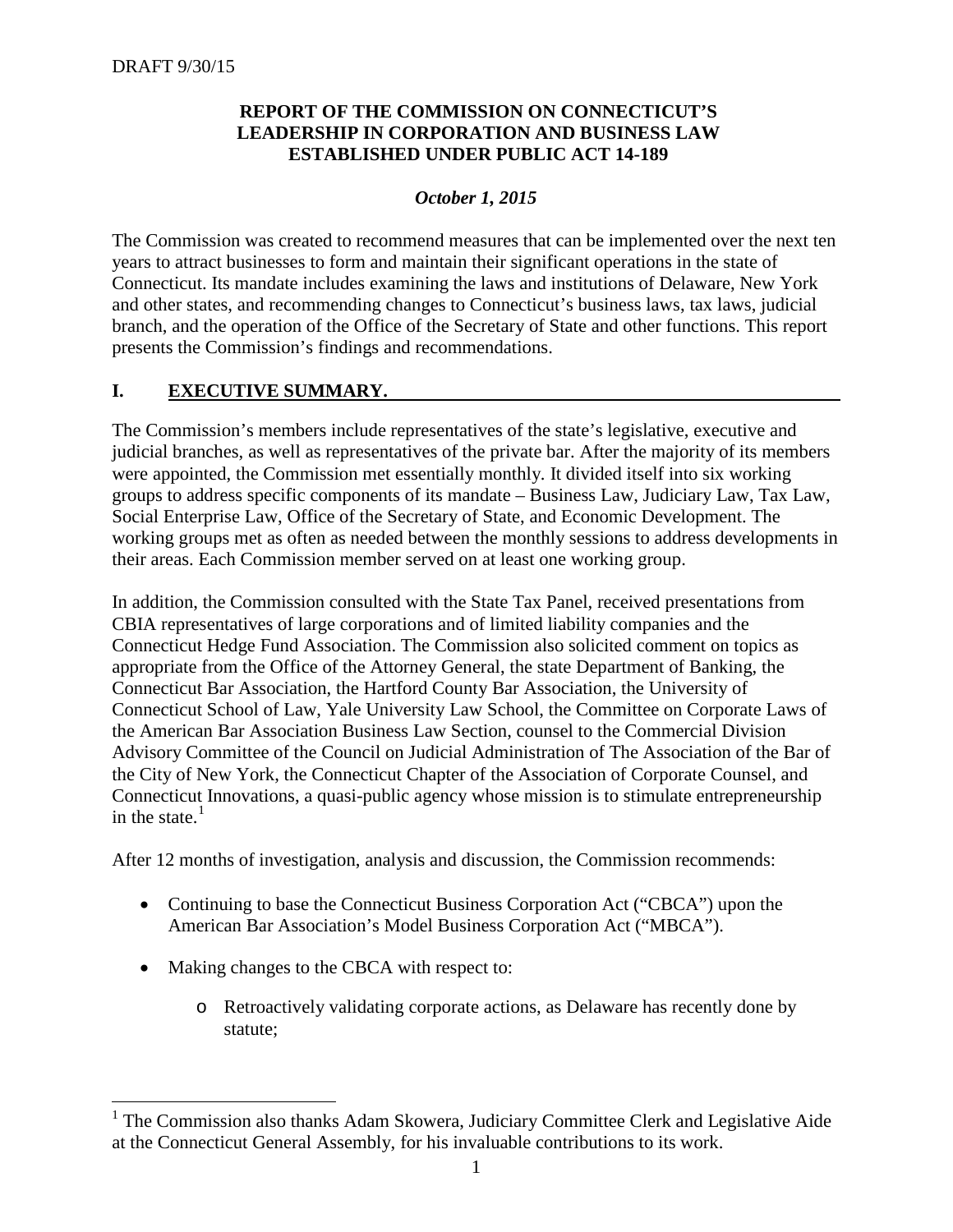- o Permitting advance renunciation of business opportunities in the certificate of incorporation of a Connecticut corporation and related changes;
- o Permitting medium form mergers;
- o Authorizing Connecticut corporations to adopt bylaw provisions requiring disputes regarding the internal affairs of Connecticut corporations to be brought in Connecticut; and
- o Adopting changes that have been adopted in the MBCA but not yet adopted in the CBCA, including updating the CBCA general standards for directors and providing for standards of liability for directors.
- Updating the Connecticut Nonstock Corporation Act.
- Updating and revising the Connecticut limited liability statutes based upon the Revised Uniform Limited Liability Company Act ("RULLCA").
- Evaluating whether it is feasible and desirable to:
	- o Add nonstock corporations to the type of entities which may utilize the Connecticut Entity Transaction Act;
	- o Provide for non-profit limited liability companies ("LLCs");
	- o Permit series LLC interests;
	- o Adopt one or more statutes that would impede non-meritorious litigation in Connecticut involving mergers and acquisitions; and
	- o Codify rules relating to successor liability in connection with sales of assets by Connecticut entities.
- Evaluating whether to authorize Connecticut corporations, by contract, to extend the period in which suit may be brought beyond the applicable statute of limitations, as is permitted by statute in Delaware.
- Establishing a State Business Law Center, preferably at the University of Connecticut School of Law, whose goals will be to enhance the state's business reputation by focusing on the MBCA (which Connecticut and many other states look to for developments in corporate legislation), Connecticut's limited liability company law (as the vast majority of businesses formed in the state are LLCs), and such other areas related to corporate law as are deemed appropriate.
- Evaluating the volume of shareholder and other corporate disputes which have recently been commenced in the state's courts.
- Considering whether the Complex Litigation Docket should be refined in any way to further accommodate shareholder and other corporate disputes.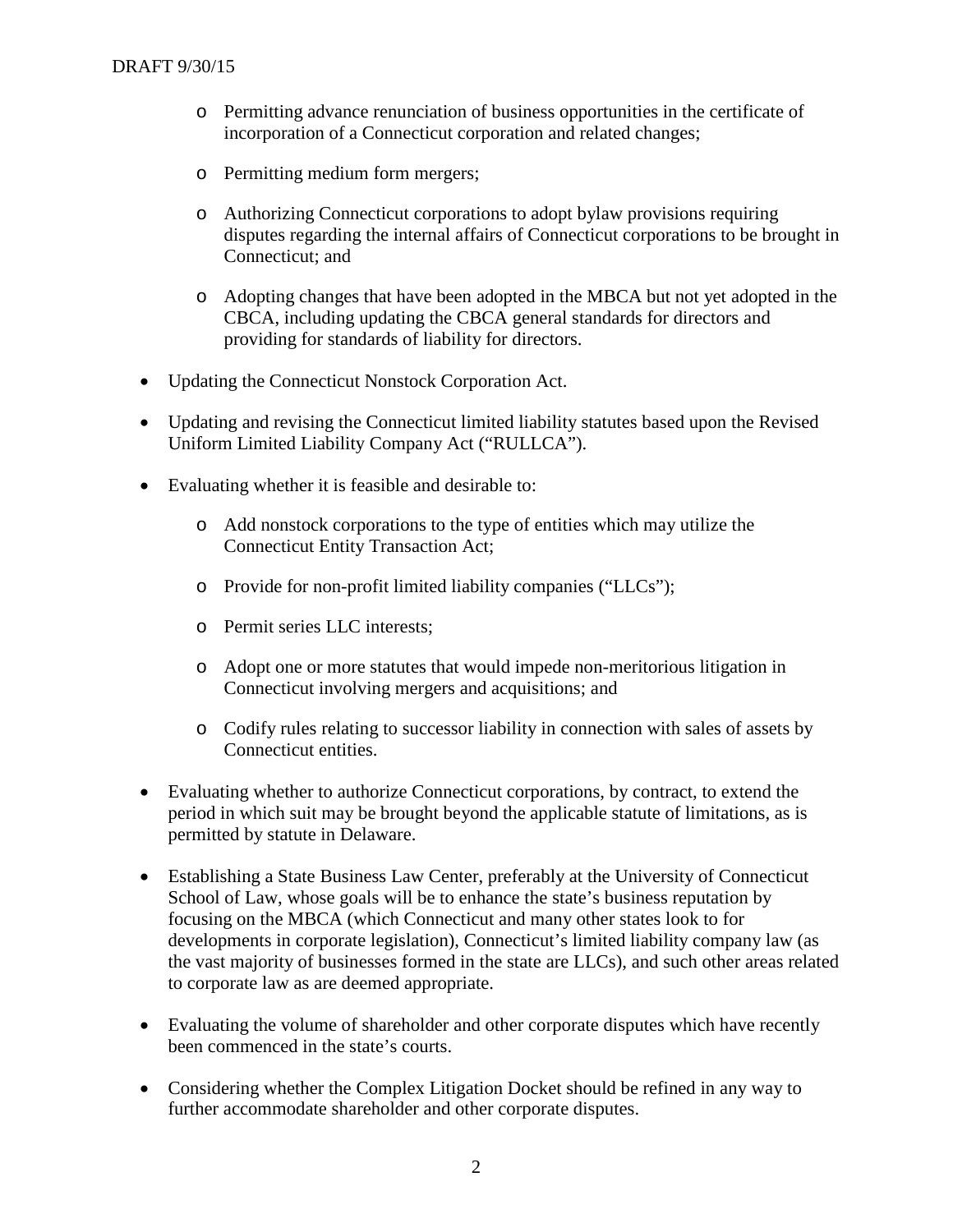- Considering legislation to create special master-type positions to assist in administering shareholder and other corporate disputes.
- Creating within the Connecticut Bar Association of committees to focus on the areas of the Complex Litigation Docket and shareholder and other corporate litigation.
- Adopting a Connecticut analogue to the Rapid Arbitration Act, which was this year adopted in Delaware.
- Continuing the evaluation of the State's tax legislation and the results of the CBIA survey of businesses in the State on taxation matters by the State Tax Panel and Commissioner Sullivan's Office.
- Aligning state tax policy with the stated objectives of Connecticut's Strategic Plan of Economic Development.
- Attaching a Business Impact Fiscal Note to proposed legislation that would have a cost or revenue impact on businesses in the state.
- Establishing the state as the national leader in Social Benefit Corporations ("SBCs") through continuing to improve SBC legislation, publicizing the Connecticut SBC Act, pursuing policy initiatives and enacting a comprehensive plan to make it easier for social entrepreneurs to do business in Connecticut, to make it attractive for businesses outside of Connecticut to incorporate or organize their businesses using the state's SBC Act, and to encourage investment in these new types of businesses.
- Enhancing the capacity of the Office of the Secretary of State ("SOTS") as follows:
	- o Implementing technological and staffing changes to enable greater usage levels of the SOTS's electronic resources.
	- o Increasing SOTS staffing to facilitate expanded hours and increased volumes of work.
	- o Considering an easing of the rules requiring permanent storage of paper records.
	- o Continuing to work to implement document scanning technology with online access to document images.
	- o Enhancing data collection and customer-centric access to data.
- Considering structural reform to the General Assembly's Joint Rules to update the definition of the Commerce Committee and its mission and to create a budget writing committee merging the functions of the current Finance, Revenue and Bonding Committee and the current Appropriations Committee.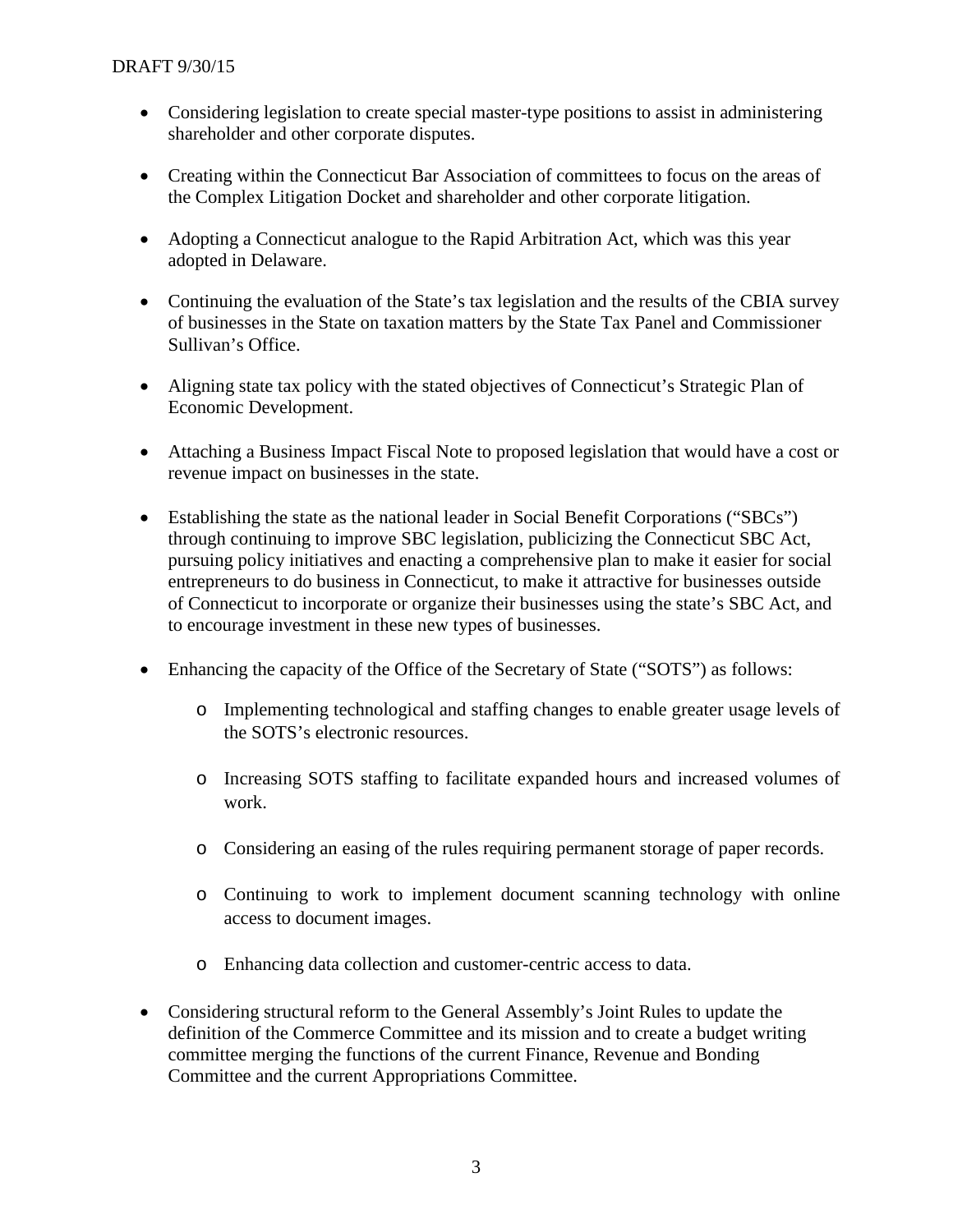These recommendations are more fully presented in the sections that follow. Consistent with the Commission's mandate, the recommendations are intended to be implemented no later than October 1, 2025.

## **II. RECOMMENDATIONS BASED UPON THE BUSINESS LAW WORKING GROUP'S EXAMINATION OF STATUTORY CHANGES AND TOPICS MERITING FURTHER CONSIDERATION.**

The Business Law Working Group ("BLWG") has examined Delaware law, proposed changes to Delaware law, and the existing and proposed changes to the MBCA to which Connecticut and many other states have historically looked for guidance. It prepared a chart comparing Delaware and Connecticut corporate law, which is attached as Exhibit 1.

The BLWG has also pursued the Commission's mandates with the appropriate leaders of the Connecticut Bar Association and those involved with drafting changes to the MBCA, and it has initiated contact with the Association of the Bar of the City of New York for further ideas that might be worthy of consideration. The recommendations that the BLWG received from the Corporations Committee of the Connecticut Bar Association are attached as Exhibit 2. The BLWG's interim report, dated February 25, 2015, is attached as Exhibit 3.

As a result of the BWLG's work, the Commission recommends:

- That the corporate statutes of Connecticut continue to be based upon the MBCA and that Connecticut continue to review, evaluate and, as deemed appropriate, enact amendments to the CBCA that are adopted and published as part of the MBCA.
- That the following changes be made to the CBCA to conform to the MBCA, on which the CBCA is based:
	- o Enact changes that have been adopted in the MBCA but not yet approved in Connecticut:
		- Update CBCA section 33-756 regarding general standards for directors to conform to MBCA section 8.30; and
		- Adopt a new CBCA section that would be the equivalent of section 8.31 of the MBCA to provide standards of liability for directors;
	- o Enact changes to the MBCA that are expected to be adopted in the MBCA in the foreseeable future:
		- Adopt a provision permitting corporations to retroactively validate corporate actions, as Delaware has recently done by statute;
		- Adopt a provision permitting advance renunciation of business opportunities in the certificate of incorporation of a Connecticut corporation and related changes; and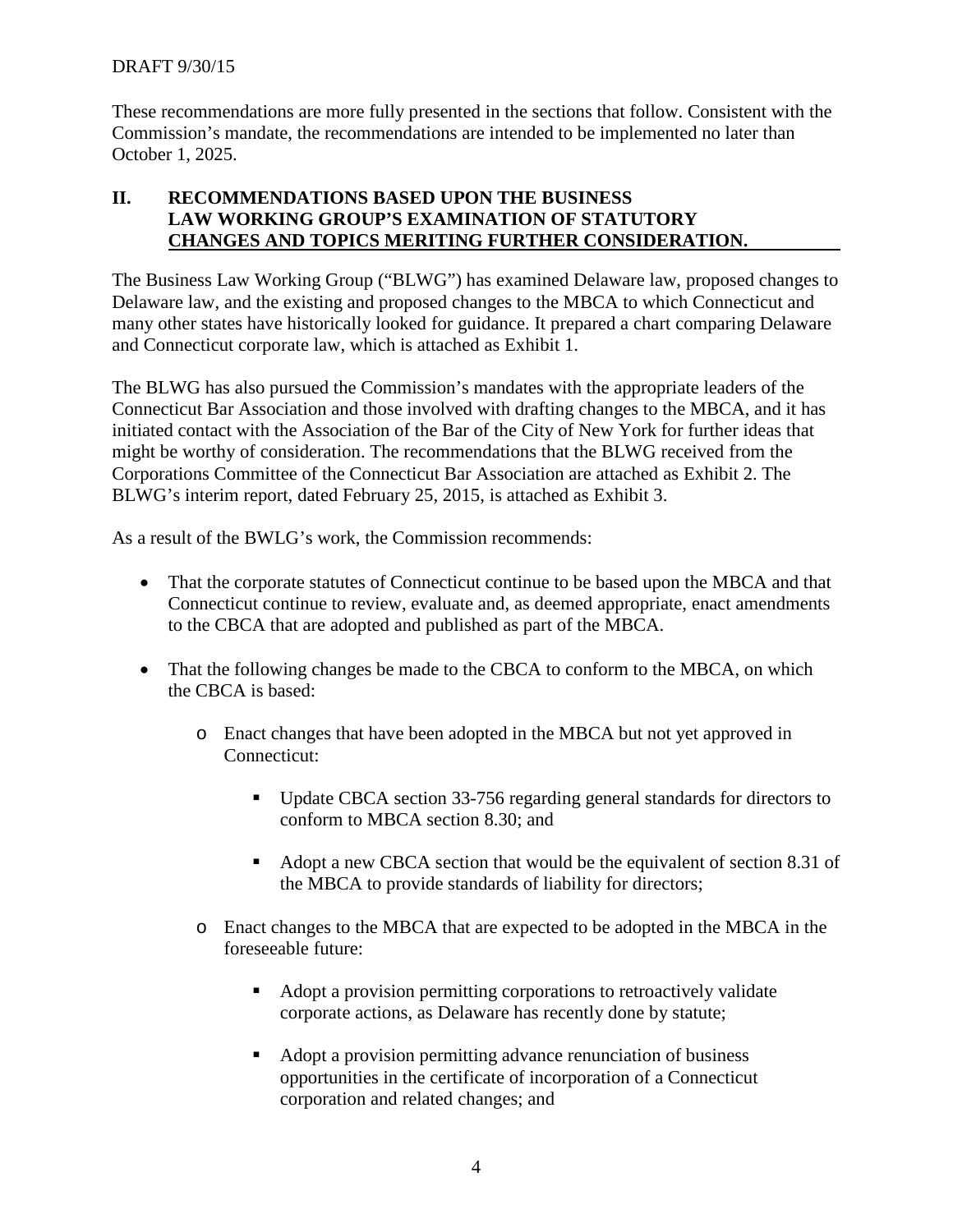- Adopt a provision permitting medium form mergers, as Delaware has recently done by statute.
- That the Connecticut Nonstock Corporation Act be updated.
- That the CBCA be amended to authorize Connecticut corporations to adopt bylaw provisions requiring disputes regarding the internal affairs of Connecticut corporations to be brought in Connecticut, as permitted in Delaware by case law.
- That the State study and evaluate whether it is feasible and desirable to adopt one or more statutes that would impede non-meritorious litigation in Connecticut involving mergers and acquisitions.
- That the State study and evaluate whether it is feasible and desirable to codify rules relating to successor liability in connection with sales of assets by Connecticut entities.
- That the Connecticut limited liability statutes be updated and revised based upon the RULLCA, in accordance with the contemplated proposal of the Connecticut Bar Association to the General Assembly during the 2016 session.
- That the state study and evaluate whether it is feasible and desirable to add nonstock corporations to the type of entities which may utilize the Connecticut Entity Transaction Act; to provide for non-profit limited liability companies; and to permit series limited liability company interests.

The Commission also recommends that the state study whether to authorize Connecticut corporations, by contract, to extend the period in which suit may be brought beyond the applicable statute of limitations. This is permitted by statute in Delaware.

The BLWG considered at length the adoption of "fee shifting" legislation. It closely followed the debate on this subject in Delaware and considered the views expressed by experts at the American Bar Association. The BLWG ultimately decided against recommending such legislation for Connecticut for the reasons set forth in Exhibit 4.

Finally, the Commission recommends that a State Business Law Center be established, preferably at the University of Connecticut School of Law, along the guidance provided in Exhibit 5.

#### **III. RECOMMENDATIONS BASED UPON THE JUDICIARY WORKING GROUP'S EXAMINATION OF DISPUTE RESOLUTION INSTITUTIONS AND PROCEDURES IN DELAWARE, NEW YORK AND CONNECTICUT.**

Pursuant to the Commission's mandate, the JWG examined innovations being implemented or considered for the Delaware Court of Chancery, the Commercial Division of the Supreme Court of the State of New York, and other jurisdictions. The JWG also studied the rules and procedures governing business disputes in the Connecticut Superior Court's Complex Litigation Docket, and it examined the historical caseload of shareholder and other corporate disputes on the Complex Litigation Docket. The JWG received valuable assistance in this effort from the Judicial Branch and, in particular, the Office of the Chief Court Administrator, as well as from members of bar.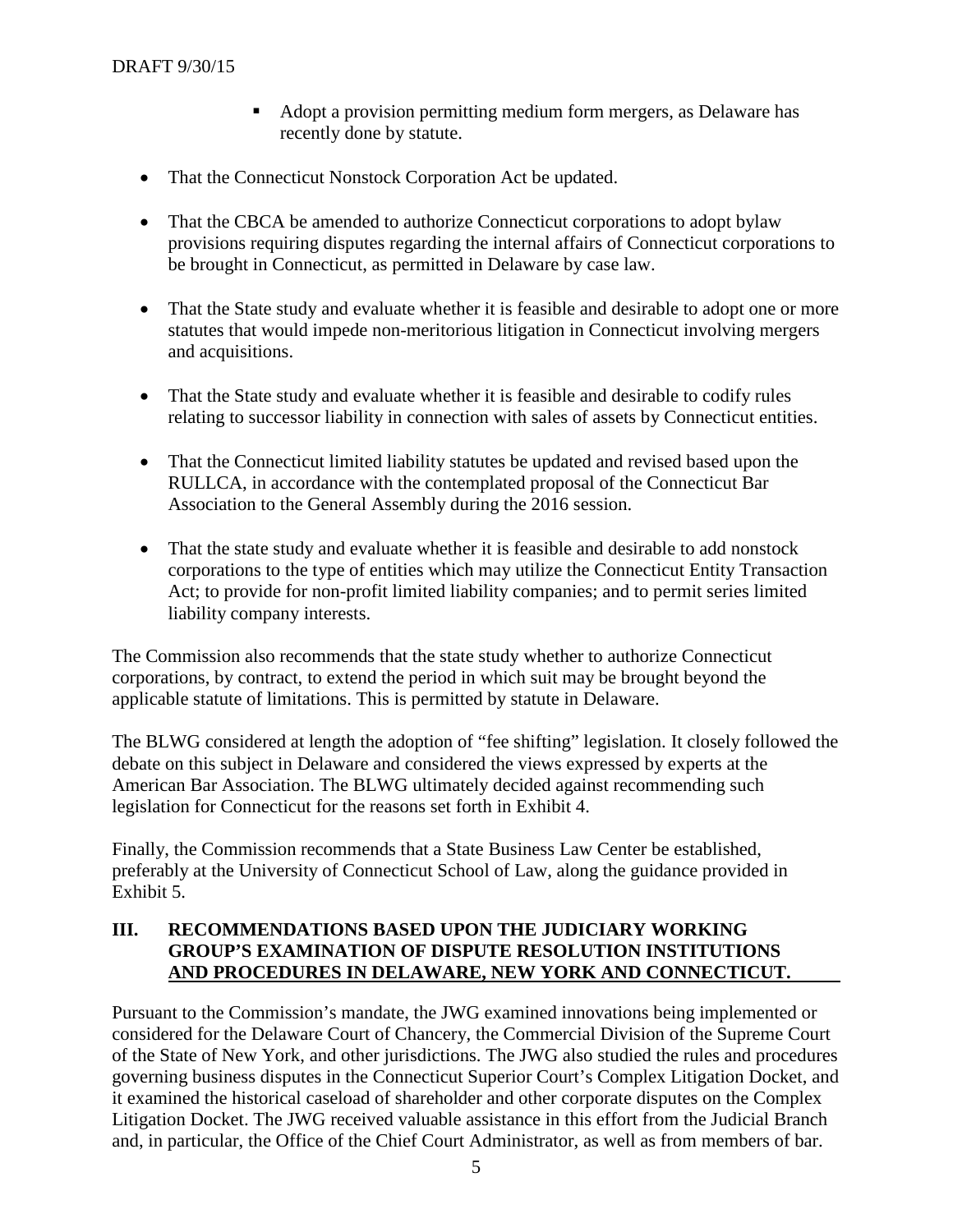#### DRAFT 9/30/15

In response to the Commission's mandate to examine specifically the courts of Delaware, the JWG has identified significant structural differences between the courts of Connecticut and Delaware. These include the following.

- Connecticut has a unified court system; Delaware does not. This structural difference has two significant consequences:
	- o First, Connecticut judges are necessarily generalists whose appointments and assignments do not depend on expertise in one particular area of law.
	- o Second, the creation of a court of limited jurisdiction like Delaware's Court of Chancery would conflict with the judicial policy that Connecticut has followed for many years.
- Relatedly, the JWG discovered that there is a misconception that Delaware's Chancery Courts are its business courts. This is incorrect in two respects:
	- o First, only a quarter of the Delaware Court of Chancery's work involves corporate disputes. The majority of its cases involve trust and estates, probate and guardianship matters.
	- o Second, the Delaware Court of Chancery is not the only Delaware trial-level court that decides business disputes. The Delaware Superior Court also handles business litigation.
- Each of Delaware's courts (Supreme Court, Chancery Court, Superior Court, etc.) must be politically balanced, *i.e.*, each court must be equally divided between the political parties with neither party having a majority of more than one. Connecticut has no such rule.
	- o Connecticut judges are nominated by the Governor and appointed by the General Assembly. This means that voters have a stronger say in the political composition of courts in Connecticut than they do in Delaware.
	- o Although Delaware's rule creates a perception of balance, imposing that rule in Connecticut would conflict with longstanding tradition, could be seen as undemocratic and would likely require a constitutional amendment.
- Delaware only has one appellate court the Delaware Supreme Court. In contrast, Connecticut has two tiers of appellate courts established by the Connecticut Constitution – the Supreme Court and the Appellate Court.
	- o In Delaware, appeals from all courts go directly to the Delaware Supreme Court.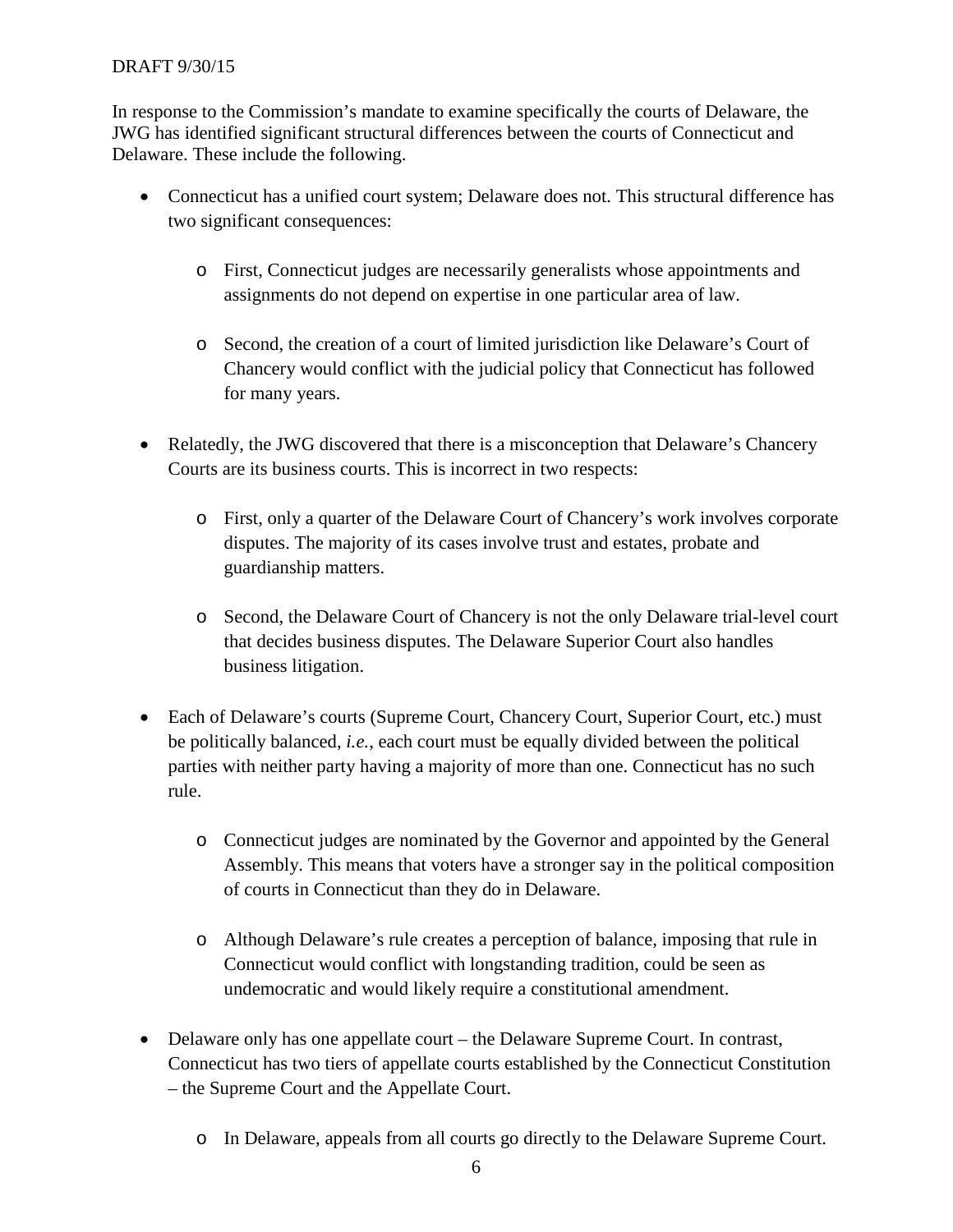- o In Connecticut, the only matters that go directly to the Supreme Court do so based on the state constitution, based on a specific statute or based on the discretionary decision of the Supreme Court to take up a matter as a direct appeal.
- o Connecticut created the Appellate Court by constitutional amendment thirty three years ago. The Appellate Court has been an effective way to protect appellate rights while avoiding a significant case backlog in the Supreme Court. Although a two-tier court system is appealing for businesses because of its speed, the JWG does not believe that eliminating the Appellate Court would be wise or feasible in Connecticut.
- Delaware does not have a mandatory retirement age for judges. Connecticut judges must retire at age 70.
	- o As a consequence of Connecticut's retirement age and its post-retirement benefit rules, Connecticut would face efficiency and budgetary challenges if it pursued a strategy of recruiting leading practitioners to join the judiciary late in their careers.
- Connecticut implemented its Complex Litigation Docket approximately 15 years ago, while Delaware just recently instituted a complex litigation docket.

The JWG has also examined the perception that corporate entities prefer to have their shareholder and significant corporate disputes resolved in Delaware. It has concluded that it is not reasonable for Connecticut to seek to supplant the Delaware Chancery Court as the preeminent forum for resolving all types of corporate disputes for the following reasons:

- Delaware is widely perceived as the leading U.S. jurisdiction in which to incorporate, meaning that an overwhelming majority of significant companies are already Delaware entities.
	- o Delaware has more corporations than people.
	- o 75% of all Fortune 500 companies are incorporated in Delaware, and 75% of all new incorporations occur in Delaware.
	- o Delaware's governmental structure is recognized as facilitating incorporation. For example, the Delaware Secretary of State's Office is open until midnight each weeknight, and a new entity can incorporate in Delaware in an hour.
	- o Cottage industries already exist to support corporations electing to incorporate in Delaware. For example, one Delaware building is the legal address for more than 285,000 separate corporations.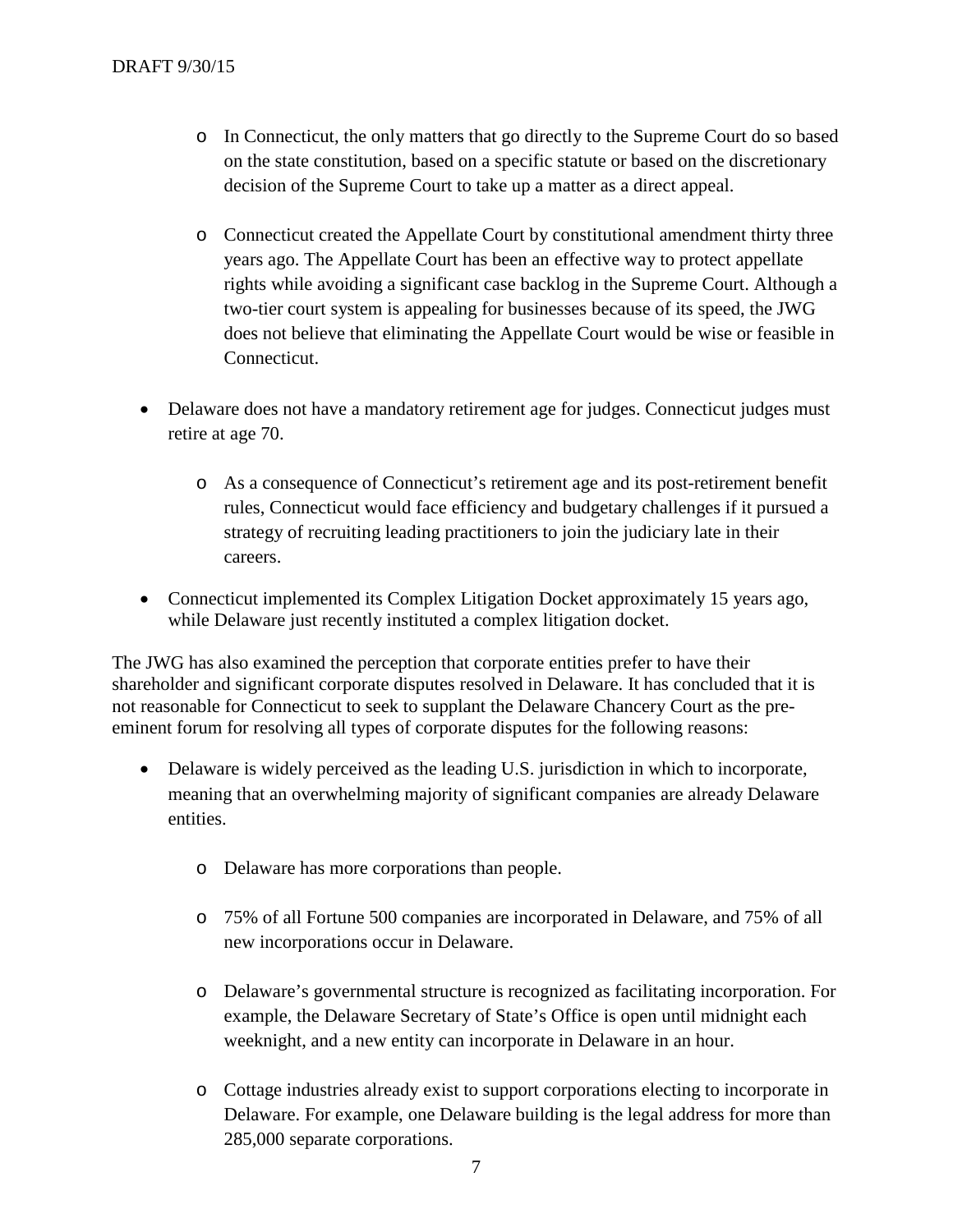- Delaware is widely perceived as maintaining business-friendly laws and a businessfriendly tax structure.
	- o It has been reported that the "Delaware Loophole" has enabled Delaware corporations to reduce taxes they would otherwise have paid to other states by approximately \$9.5 billion between 1992-2012.
- The Delaware Chancery Court has a longituding reputation for predictability and stability in its rulings. In particular:
	- o The Delaware Chancery Court places a heavy emphasis on the principle of *stare decisis*, meaning that the court today will follow the holdings of earlier cases that address the same issue.
	- o The Delaware Chancery Court has a body of case law addressing a wide variety of shareholder and other corporate issues that goes back almost one hundred years.
	- o The Delaware Chancery Court is known as a strong proponent of the business judgment rule. This means that Delaware courts will seldom second-guess the decisions of company leaders about what is in the best interests of shareholders.
- Because the Delaware Chancery Court already has a reputation of satisfying the legitimate dispute-resolution needs of the businesses that are incorporated there, there is little that Connecticut can do to convince businesses that Connecticut is a better jurisdiction in which to litigate sophisticated shareholder and corporate disputes.
- Delaware has a corporate-oriented culture. In contrast, Connecticut is strongly consumeroriented. This magnifies the challenge of convincing corporations that Connecticut will be a pro-business jurisdiction. It is also a significant obstacle in convincing legislators and voters that Connecticut ought to be.
- Other states are already vying to be an alternative to Delaware. Connecticut would not only have an uphill battle to supplant Delaware's leadership but would also have to compete and win against the other states.

The JWG has considered other strategies for encouraging business entities to resolve their disputes in Connecticut. The strategies considered include:

• Connecticut could key on a few specific areas of corporate litigation in which Delaware is not already dominant and seek to attract litigation in those fields.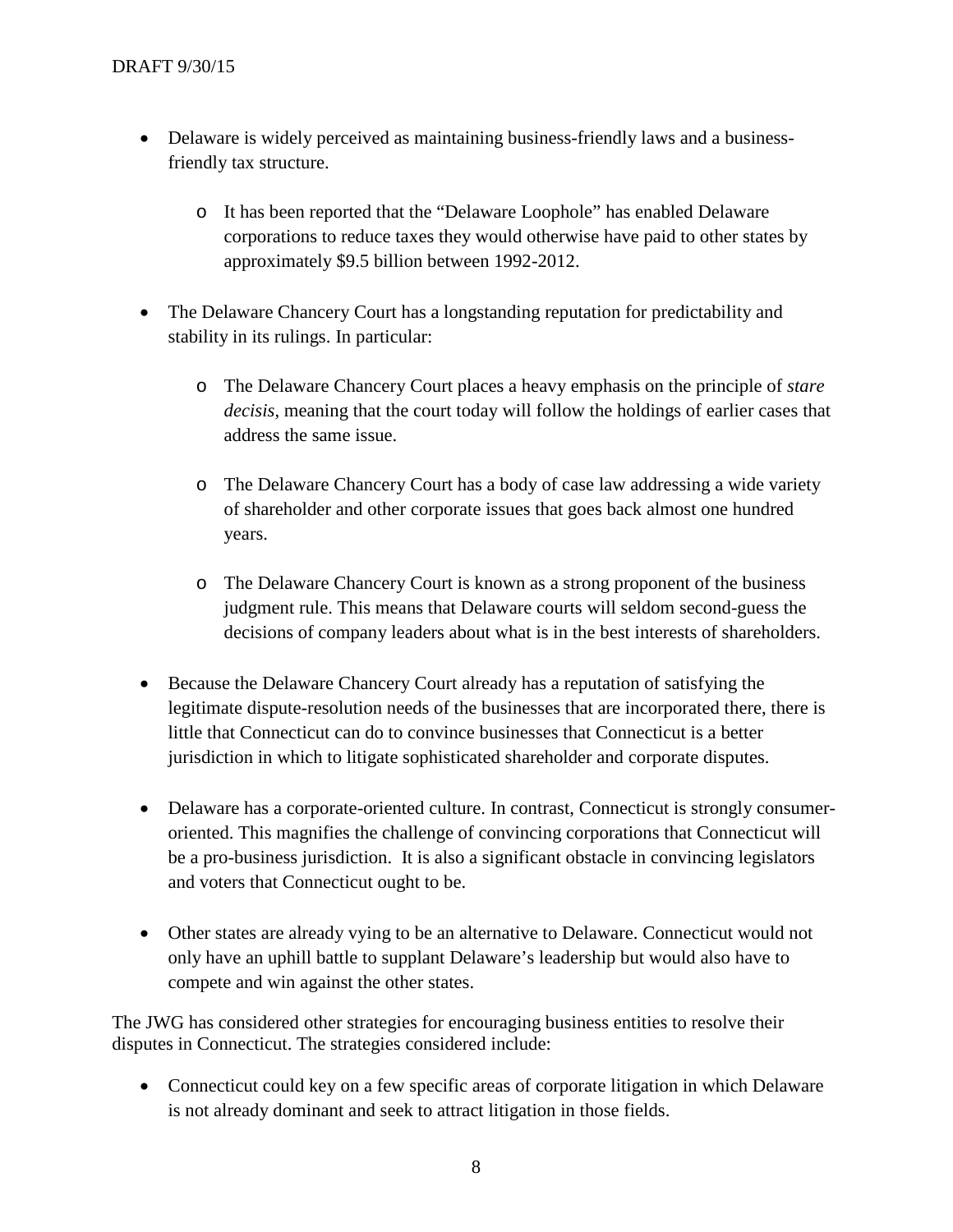- o Examples include LLC governance issues and litigation involving mergers and acquisitions.
- o There has been a lack of consensus on this topic in the following respects:
	- Some have expressed the view that a separate "docket" for such matters should be created. Others believe that Connecticut's existing Complex Litigation Docket could capably hear these cases.
	- There is significant doubt about whether there will be sufficient litigation in these areas to warrant creating specialized treatment for these disputes.
	- There is a debate whether parties would agree to a forum selection clause establishing venue in Connecticut courts without any jurisdictional ties to this state. The question has also been raised whether, absent jurisdictional ties, Connecticut law would permit its courts to decide these cases.
- Connecticut could create "special master" positions and fill them with well-respected corporate lawyers looking to serve their communities as their careers come to a close. The state could use the reputations and ties these practitioners have built to convince litigants that Connecticut courts have the expertise and bandwidth to adjudicate sophisticated corporate disputes. The relevant considerations include:
	- o The existing and future ability of Complex Litigation judges to handle such matters.
	- o The amount of funding needed, and whether funding could be obtained for these positions given current economic conditions and budgetary pressures in the state.
	- o Whether highly qualified practitioners in these areas (who typically are in their prime earning years and highly compensated) would be attracted to such positions given the severe reduction in compensation they might incur.
	- o Whether any senior attorneys who are willing to serve would be subject to the state's mandatory retirement age within a few years of appointment, recognizing that such late-career appointments have met with criticism in the legislature in recent years.

The JWG also examined possible changes to the Complex Litigation Docket. The issues considered included:

• The levels of staffing and support on the Complex Litigation Docket;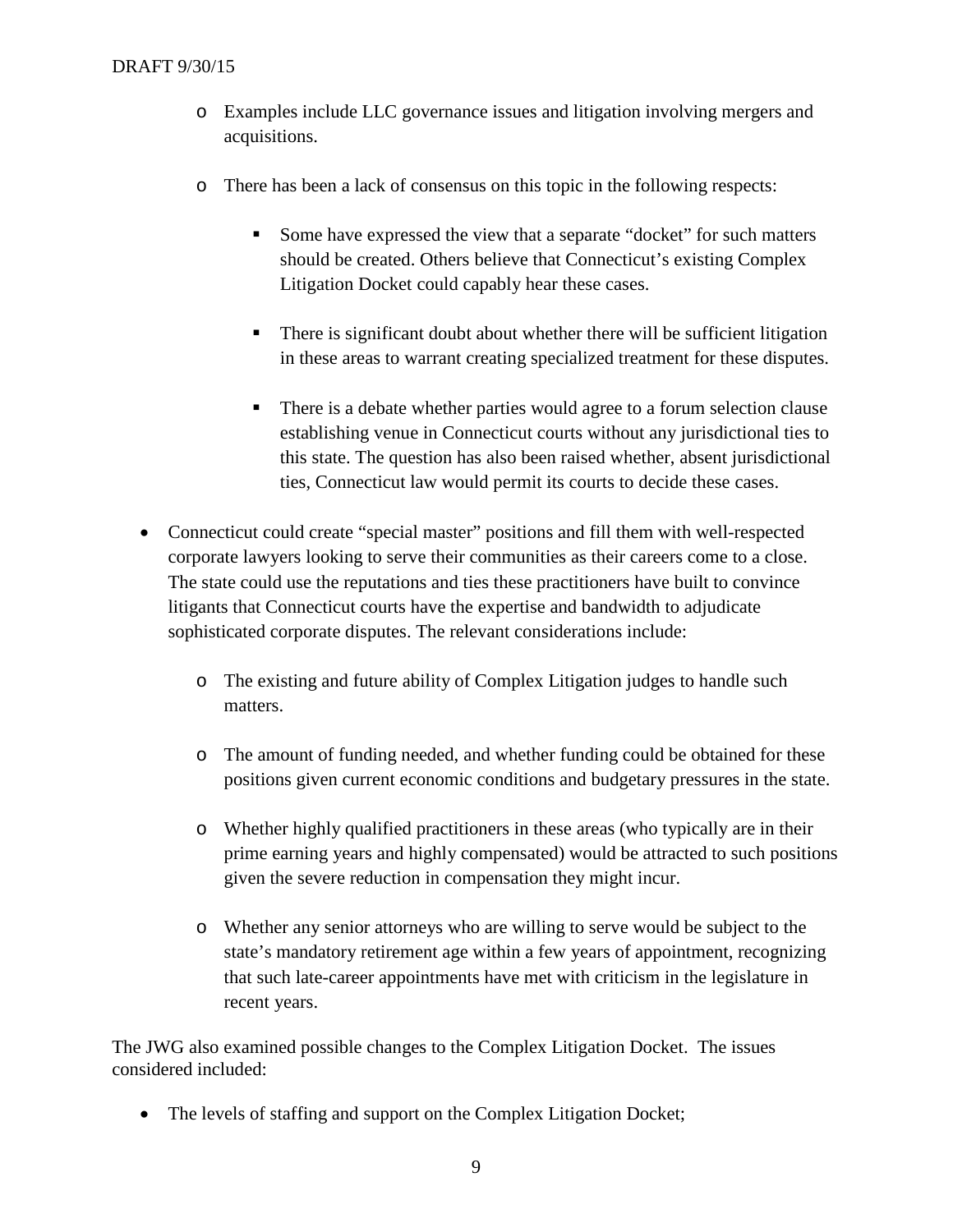- The desirability of altering the jurisdiction of the Complex Litigation Docket, such as by imposing an "amount in dispute" requirement or by assigning certain categories of cases to the Complex Litigation Docket automatically;
- The length of the term for which judges are assigned to the Complex Litigation Docket;
- The time between filing and resolution of cases on the Complex Litigation Docket;
- The venues in which judges on the Complex Litigation Docket sit; and
- The desirability of imposing special procedural rules to govern cases on the Complex Litigation Docket.

The JWG received extensive assistance in this work from the Office of the Chief Court Administrator, which shared information about measures considered and implemented in the past as well as feedback from judges presently and formerly assigned to the Complex Litigation Docket.

The JWG also considered the report of the task force on the Commercial Division of the Supreme Court of the State of New York. This report suggested the use of an ongoing task force to monitor and make recommendations; the expansion of the governor's powers to appoint Court of Claims Judges to the Commercial Division; recommendations to transactional lawyers to recommend New York forum selection clauses; and the implementation of specialized expedited case management procedures which are attractive to foreign parties.

Ultimately, the Commission is not recommending any changes to the Complex Litigation Docket based upon the JWG's work. It does recommend, however, that the Office of the Chief Court Administrator continue to monitor the Complex Litigation Docket and continue to consider feedback from judges, litigants, members of the bar and the judicial branch's Civil Rules Committee. Additionally, the Commission recommends that the Connecticut Bar Association create a subcommittee or task force dedicated to providing input from the bar to the Chief Court Administrator regarding the Complex Litigation Docket and shareholder and corporate litigation.

Finally, the JWP examined the Delaware Rapid Arbitration Act, which was adopted this year and appears as Exhibit 6. The JWG debated before the Commission the desirability of enacting similar legislation in Connecticut.

Connecticut's provisions for contractually agreed upon arbitration are found at Conn. Gen. Stat. § 52-408 through and including Conn. Gen. Stat. § 52-424. They are consistent with the laws of many other states regarding support for and enforcement of arbitration awards. Connecticut also has is statutory authority for nonbinding arbitration. It has limited applicability – cases involving \$50,000 or less in dispute.

The Commission concluded that, while there were doubts about the Delaware Rapid Arbitration Act's effectiveness, it is more beneficial than not. The Commission therefore recommends that an appropriate version be implemented in Connecticut.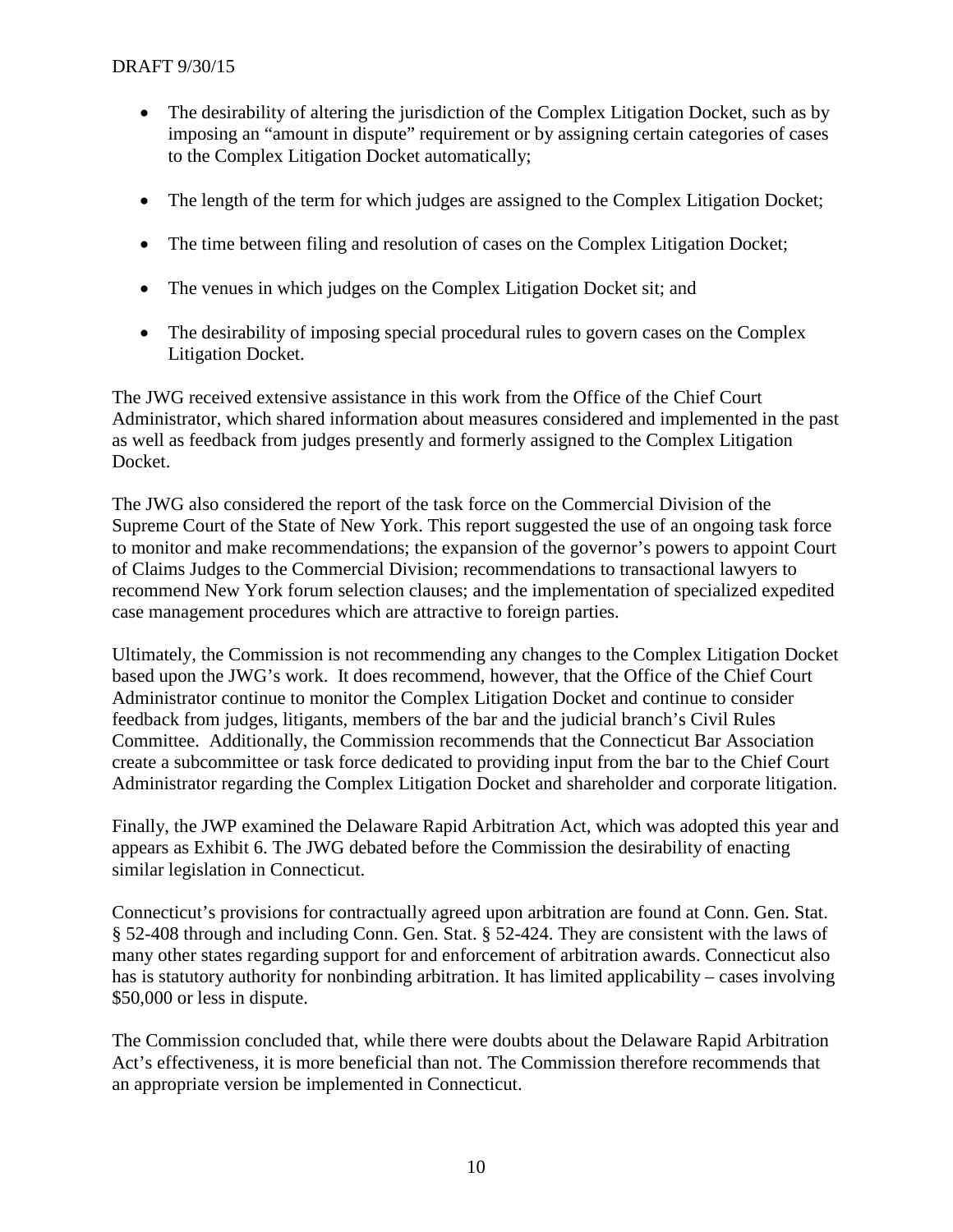#### **IV. RECOMMENDATIONS BASED UPON THE TAX WORKING GROUP'S EXAMINATION OF STATE TAX REGIMES IN CONNECTICUT AND IN COMPETING JURISDICTIONS.**

The Commission did not have the benefit of a corporate tax attorney until the end of its term. Further, the Commission's mandate with respect to tax matters overlapped with the mandate of the state's Tax Panel, whose consideration of tax changes has only just begun. Nevertheless, because the Tax Working Group ("TWG") was tasked with examining the impact of state corporation, franchise and other business taxes on Connecticut businesses, TWG members met with tax law professors Diana Leyden and Richard Pomp from the University of Connecticut School of Law, as well as Commissioner Kevin Sullivan of the Connecticut Department of Revenue Services to gain insight on these issues.

The broad consensus derived from those conversations is that Connecticut's franchise and corporation business taxes are competitive, but the state's property tax regime could be altered to make Connecticut more business friendly. Additionally, though not a direct business tax, personal income tax in the State has grown. Many new businesses are forming as LLCs – which are pass-through entities for personal income tax purposes – and the state therefore cannot ignore the effect that the state's high level of taxation for individuals has on the business climate.

From the table below, it is clear that Connecticut has several areas where it lags behind other states.

|                      | Overall<br>Rank | Corporate<br><b>Tax Rank</b> | <b>Individual</b><br><b>Income</b><br><b>Tax Rank</b> | <b>Sales Tax</b><br>Rank | Unemployment<br><b>Insurance Tax</b><br>Rank | <b>Property</b><br><b>Tax</b><br><b>Rank</b> |
|----------------------|-----------------|------------------------------|-------------------------------------------------------|--------------------------|----------------------------------------------|----------------------------------------------|
| <b>Connecticut</b>   | 42              | 32                           | 34                                                    | 31                       | 20                                           | 49                                           |
| <b>Delaware</b>      | 14              | 50                           | 33                                                    |                          |                                              | 13                                           |
| <b>Massachusetts</b> | 24              | 37                           | 13                                                    | 21                       | 48                                           | 45                                           |
| <b>New York</b>      | 49              | 20                           | 49                                                    | 40                       | 3 <sup>1</sup>                               | 46                                           |

Source: 2015 Tax Foundation's *State Business Tax Climate Index*

Commissioner Sullivan pointed out that a legislatively appointed study is now underway to determine the best ways to make the state's tax system more competitive. Since adjusting one tax has implications for all others, it makes sense to view this effort holistically. The CBIA performed a full business survey and included the TWG's questions on this topic to garner information directly from state-wide businesses.

Representatives from the CBIA presented on state corporate tax policy issues at the commission's May 15, 2015 meeting. The presenters were Sandy Coombes, Senior Tax Director, Aetna; Harry Im, State Tax Counsel, United Technologies Corporation; Stephen LaRosa, Senior Director, State & Local Tax, Alexion Pharmaceuticals, Inc.; and Gerard Maher, Tax Director, Boehringer Ingelheim. Attached as Exhibit 7 is a copy of their PowerPoint Presentation, titled "Connecticut Corporate Taxes Overview & Guiding Principles."

In addition, the TWP monitored proposed legislation in the General Assembly that related to business taxation, and it established a liaison to the state's Tax Panel to ensure that there was no duplication of effort.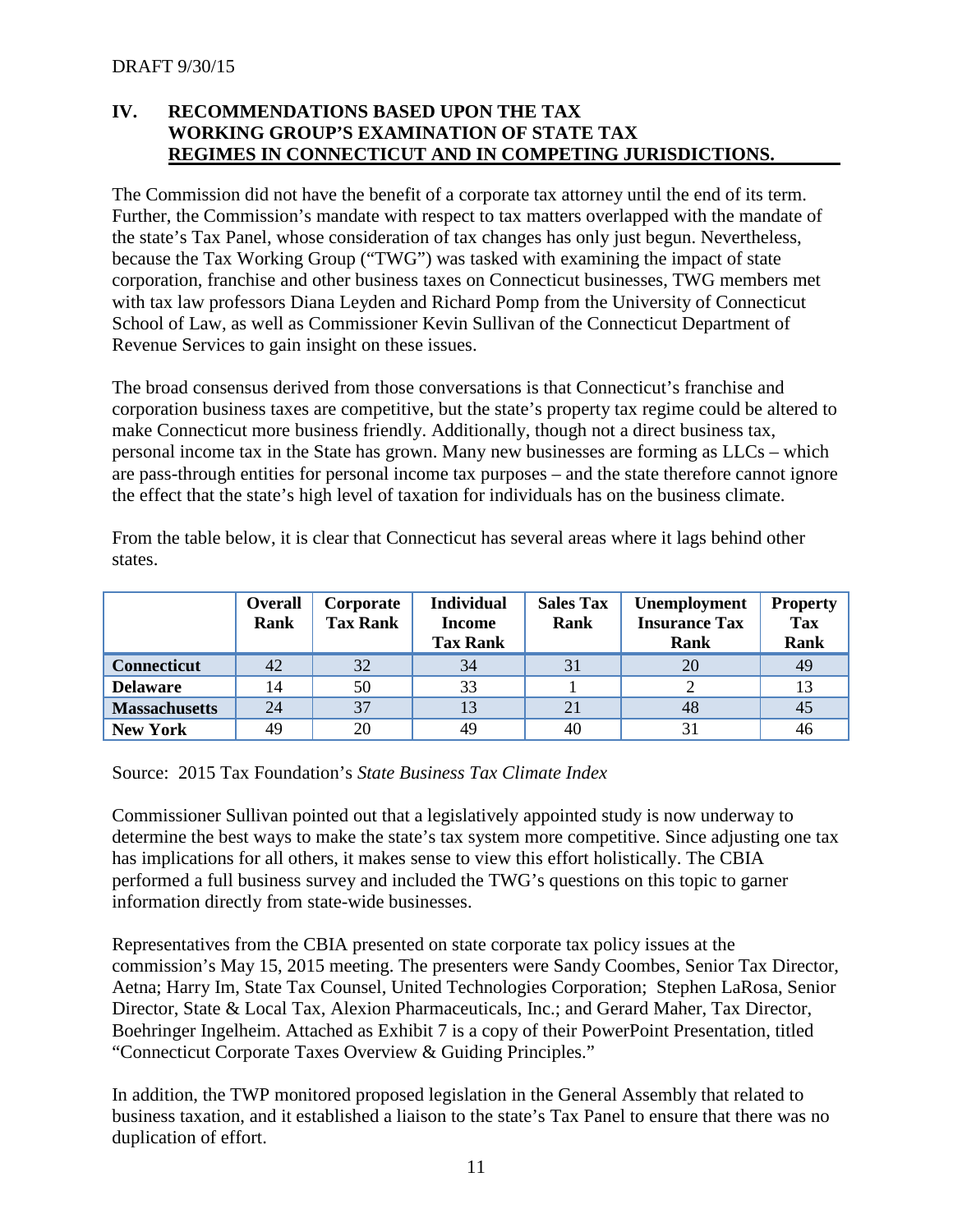As a result of the TWP's efforts, the Commission makes the following tax policy recommendations:

#### **1. Align State Tax Policy with the Stated Objectives of Connecticut's Strategic Plan of Economic Development.**

It is the consensus of this Commission that to promote economic competitiveness as compared to other jurisdictions, Connecticut's tax policy needs to project a clear set of guiding principles and be relevant to today's economy. Coherent and stable tax policy encourages business location, retention, and growth that provides jobs, stimulates economic activity and strengthens our state and local tax base.

To that end, the commission recommends that, to the extent possible, the development of each two-year state budget be aligned with the mission and stated objectives included in the Department of Economic and Community Development's four-year "Strategic Plan of Economic Development*.*" A copy of the present Strategic Plan is attached as Exhibit 8.

## *Background:*

In 2012, Governor Dannel P. Malloy, by Executive Order No. 17, established The Business Tax Task Force. As part of its mission, the Task Force was charged with evaluating the cost, benefit, efficiency, effectiveness and measurable performance of the current tax structure with respect to economic development, business retention and growth, and employment retention and growth.

In its Report, dated September 27, 2012, the Task Force concluded that:

- Connecticut's business tax policy is cumulative, legacy-based, revenue-driven, insufficiently aligned with economic policy, and inadequately reflects the emergent marketplace (global, mobile, virtual, contingent employment, intangible goods and services).
- Business tax incentives are insufficiently aligned with state economic policy, encourage interstate and intrastate "tax shopping" and are disconnected from state budgeting, but are important economic development tools.
- To the extent that the annual legislative process continuously raises tax or tax policy questions, discussions and revisions, the result can be unsettled business expectations that undermine a positive business climate.

The May 15, 2015 CBIA panel presentation on corporate tax policy to the Commission echoed these concerns. The panel noted that, in Connecticut today, there are inherent differences between the ways the state builds a budget and businesses build their strategic plans. The consensus of the panelists was that businesses need stable state policies to guide their decisions and actions.

The panel urged the development of a sound tax policy that will: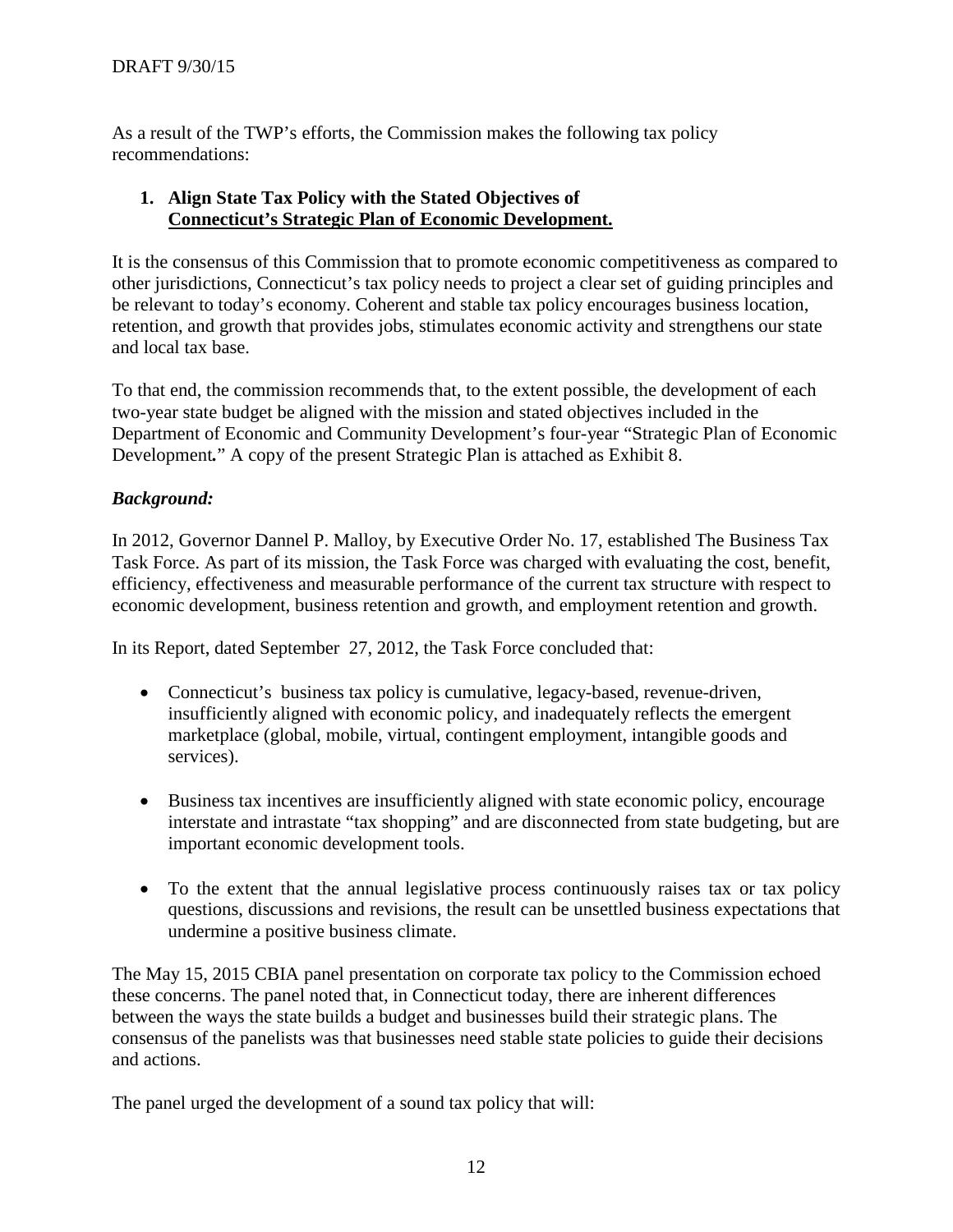- Shape revenue decisions;
- Ease revenue insufficiency and volatility;
- Foster a predictable and growing business climate;
- Make investment and location decisions easier; and
- Maintain competitiveness for the state.

In Connecticut, the Department of Economic and Community Development ("DECD") is charged with developing Connecticut's economic development strategy. Its mission is to develop and implement strategies to increase the state's economic competitiveness. In developing the strategy, the DECD's stated objectives are to:

- Invest in the business clusters that drive Connecticut's economy and encourage entrepreneurial development;
- Ensure a workforce that meets the needs of employers;
- Create sustainable communities; and
- Invest in infrastructure and support systems that will foster business growth.

By state statute (Conn. Gen. Stat. § 32-1o) the Commissioner must prepare a "Strategic Plan of Economic Development" every four years. The most recent plan is dated "Spring 2014." The next plan is anticipated in 2018. In preparing each iteration of the plan, the DECD:

- Reviews and evaluates the state's labor market;
- Reviews and analyzes the extent to which the state's infrastructure, education systems, regulatory structure, technology sector and emerging technologies, health care delivery and costs and affordable housing supply affect the state's economic growth; and
- Specifies clear and measurable economic development goals and objectives for the state and its regions and metrics to monitor progress.

The carefully considered plan resulting from this process provides a sensible foundation from which tax policy decisions can be made.

## **2. Attach a Business Impact Fiscal Note to Proposed Legislation that Would Have a Cost or Revenue Impact on Businesses in the State.**

The Commission recommends that the State Office of Fiscal Analysis attach a Business Impact Fiscal Note to all proposed legislation that would have a direct cost or revenue impact on businesses in the state. The fiscal note should include an estimate of the number of businesses that would be subject the bill's provisions and the projected cost to businesses of compliance with the bill, including reporting, recordkeeping and administrative costs. Requiring this fiscal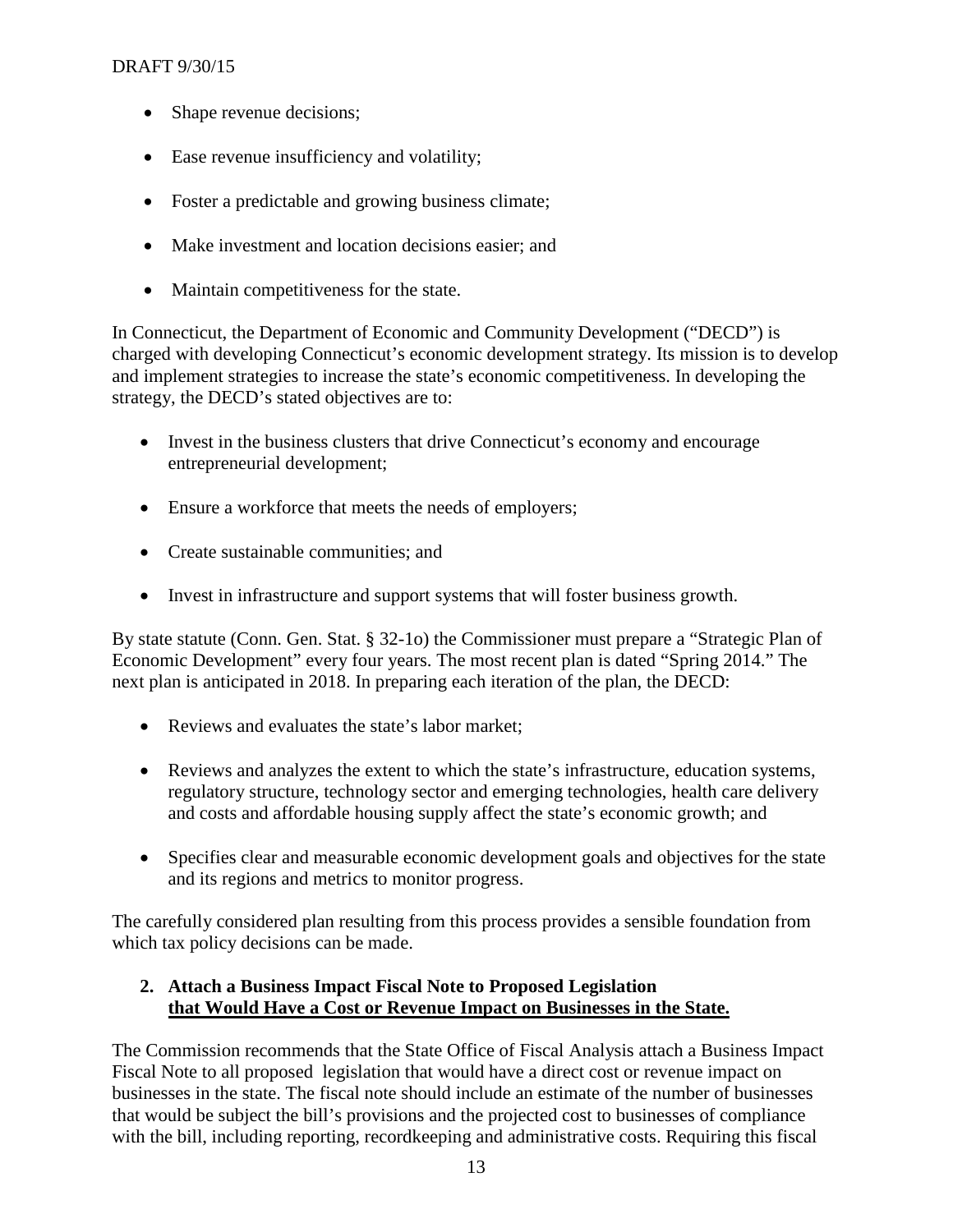note will promote fair, efficient and cost effective administration and foster compliance with tax and regulatory legislative mandates.

## **V. RECOMMENDATIONS BASED UPON THE SOCIAL ENTERPRISE LAW WORKING GROUP'S INVESTIGATION OF THE OPPORTUNITY TO LEAD THE NATION IN SOCIAL ENTERPRISE LAW.**

The field of social enterprise law, non-existent just eight years ago, has exploded over the past four years. Over 30 states have adopted some form of new legal entity specifically for social entrepreneurs – individuals who operate triple bottom line businesses that work to create a positive social or environmental impact in addition to generating profits. The trend of creating legal entities for social entrepreneurs shows no sign of stopping. In 2015 alone, it is expected that at least fourteen states will consider legislation regarding the establishment of a benefit corporation as a new legal entity, which is currently the most popular form of social enterprise legal entity in the United States.

While many states have passed legislation enabling these new legal entities for social enterprises, no state that has taken up the mantle as the go-to state for attorneys and entrepreneurs incorporating their social enterprise businesses, in the way that Delaware has become for corporations, and Nevada and Colorado have become attractive for other types of entities. This lack of leadership in the social enterprise law space presents an opportunity for Connecticut, which has one of the most, if not *the* most, comprehensive benefit corporation statutes in the U.S.

Attached as Exhibit 9 is a report outlining the Social Enterprise Law Working Group's policy proposals to make the State a national leader in social enterprise law. The Commission recommends that the state pursue these policy recommendations and prioritize becoming the national leader in social enterprise law.

#### **VI. RECOMMENDATIONS BASED UPON THE SECRETARY OF THE STATE WORKING GROUP'S CONSIDERATION OF WAYS TO IMPROVE SERVICE TO CONNECTICUT BUSINESSES.**

The Commission's mandate includes consideration of ways in which the Secretary of the State's Office can further attract businesses to form and remain in the State. Consistent with this directive, the SOTS working group has compared its operations with those of Delaware and other states. Attached as Exhibit 10 is a presentation that the Commission received on these issues from Seth Klaskin, Director of the SOTS's Business Services Division.

Through its work, the SOTS working group has identified resource enhancements and changes in administrative structure which would increase its ability to service businesses more promptly. As a result of the SOTS working group's efforts, the Commission recommends that the state implement the following enhancements to SOTS resources and capabilities:

• Highly Reliable Automation – SOTS is presently one of many agencies occupying a sector of the state mainframe hosted by DAS-BEST. The agency's administrative functions are externally limited by capacity, processing speed and user volume issues that cause unproductive down time and interference with crucial online customer services. SOTS would require an off-system small mainframe or else a large, scalable server bank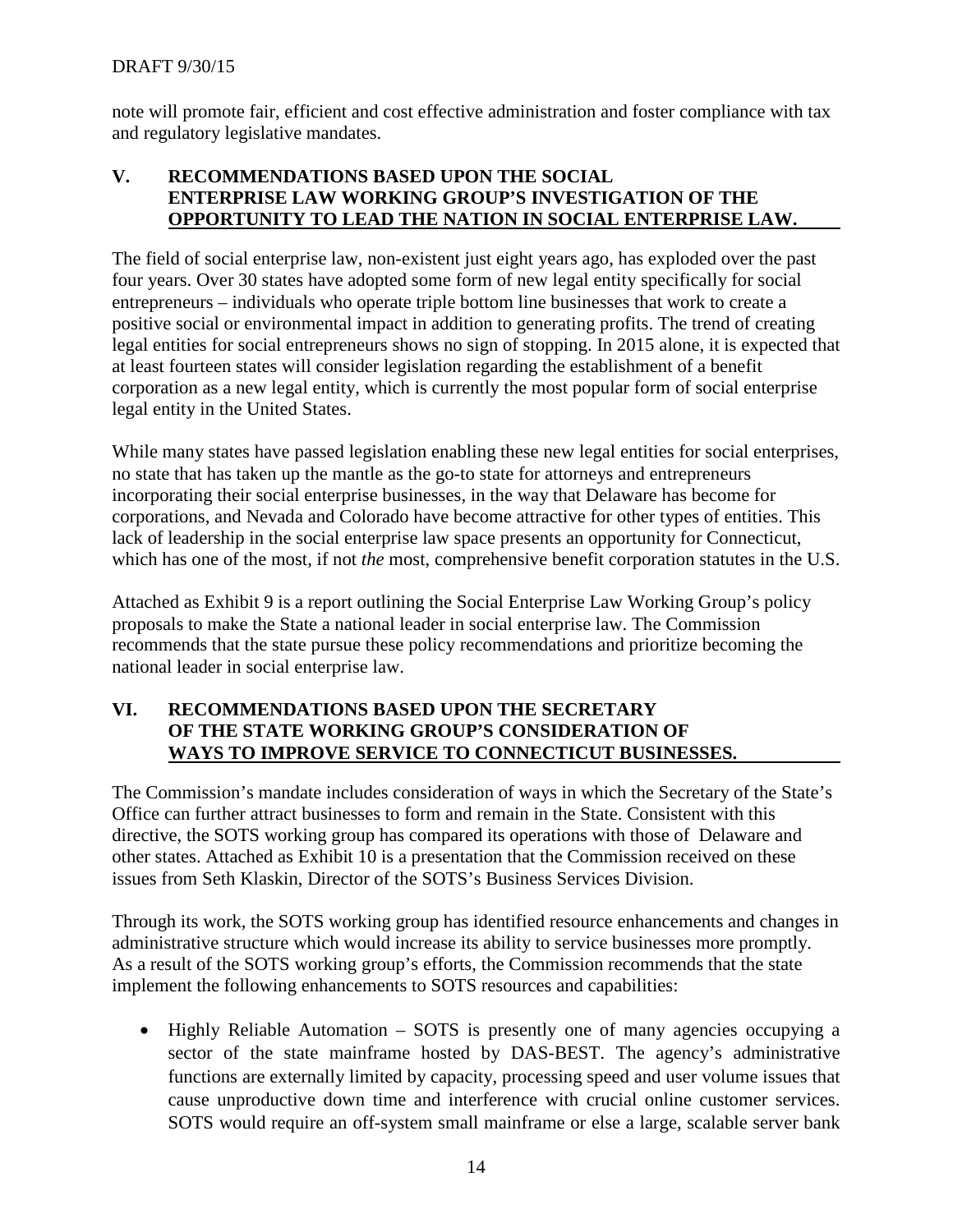of its own to ensure maximum performance and system availability. This would also require professional-level IT staffing. Otherwise, SOTS would require priority loadbalance response and guaranteed resources on the enterprise system hosted by the state, and at far greater usage levels than are presently accessed.

- Substantial Staffing Increases perhaps two shifts and/or a satellite branch operation and expanded hours of operation, plus staffing resources to absorb higher volumes of work.
- Substantially Enhanced Funding to cover all costs associated with the items in this list. The General Assembly should also consider reintroducing the SOTS non-lapsing fund.
- Potential Easing of Records Retention Rules Regarding Permanent Storage of Records Many states permit records to be kept electronically, so long as they are legible and kept in records management systems with built-in multiple redundancies. SOTS presently contracts with archive vendors to keep original paper records in air conditioned environments, which would become unduly burdensome and costly at higher volumes.
- Implementation of Document Scanning Technology with Customer Access to Document Images Online. SOTS is presently working toward this goal and should be supported in these efforts.
- Enhanced Data Collection and Customer-centric Access to Data In order to offer a full array of business-friendly services, SOTS could provide a vital state function as a repository of reliable statistical data on business and commerce within the state.
- Enhanced Managerial Oversight SOTS would need to elevate management of the operation to a Chief Level Manager and three standalone divisions (Business Filings Division, UCC Filings Division and Data Collection and Dissemination Division).

## **VII. RECOMMENDATIONS BASED UPON THE ECONOMIC DEVELOPMENT WORKING GROUP'S CONSIDERATION OF MEASURES TO STIMULATE GROWTH AND INNOVATION.**

Starting with the current "Strategic Plan of Economic Development," which was issued in spring 2015, the Economic Development Working Group ("EDWG") investigated what is needed to make Connecticut an attractive location for corporate operations. The EDWG consulted with businesses, the CBIA, Connecticut Innovations and a leading patent firm in the state (Cantor Colburn) about what challenges or opportunities are provided by Connecticut's legal framework and existing code.

Members of the EDWG reviewed the 2015 Connecticut Economic Development Strategic Plan in order to best align the Commission and the state with the Department of Economic and Community Development ("DECD"). The Department's expressed mission is to develop and implement strategies to increase the state's economic competitiveness. Several of the Plan's strategies are outlined below, and the full strategic plan can be found in Exhibit 8: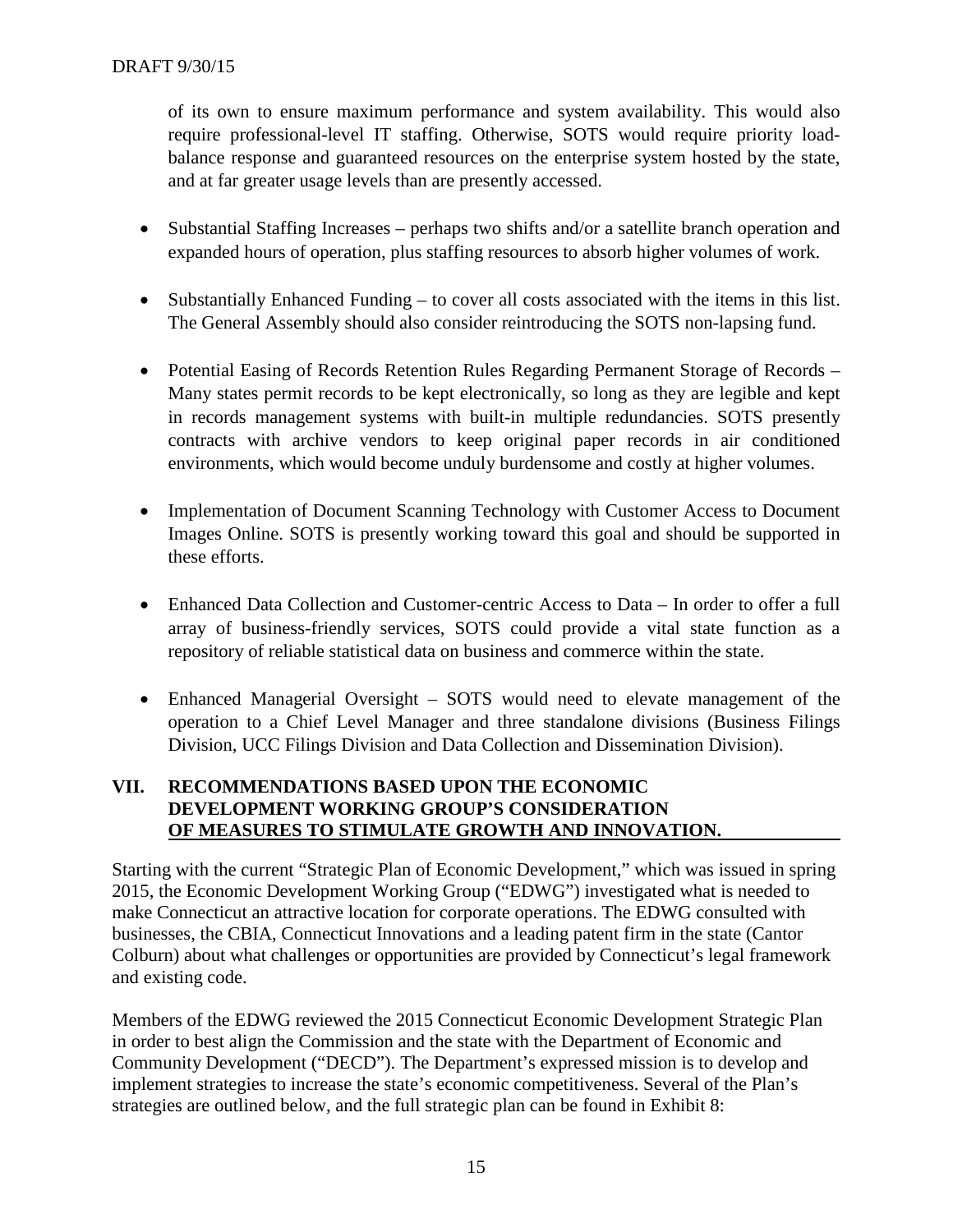- Continue to grow and leverage the healthcare/bioscience, financial services/insurance, and manufacturing sectors. Because these three sectors account for 35% of the state's total GDP, policy goals should protect and enhance these industries.
- Use financial and technical resources to assist companies from startup phase through maturity. DECD and Connecticut Innovations ("CI"), a quasi-governmental organization committed to providing strategic and operational insight to companies, have created an ecosystem support effort called CTNext. CTNext offers experienced entrepreneurs-inresidence whose job is to coach new business owners and connect them to all the resources they need. CTNext offers services including IT coder training and IT talent to help build products, mentors, coworking spaces, maker spaces to build prototypes, university connections, and connections to capital.
	- o On the capital side, there is support for nearly every stage of growth for a company. Financial assistance awards and programs include the CTNext Entrepreneur Innovation Awards, Connecticut Business Incubator network grants, CI Preseed Program, DECD Small Business Express, CI Equity, and DECD Manufacturing Assistance Act.
- Build and maintain a workforce that meets the needs of employers. In order to address the challenges of building and maintaining a high quality workforce, the state has significantly invested in a partnership amongst educational institutions, the training delivery systems, and industries. A sustained commitment to initiatives such as the Manufacturing Innovation Fund, the Connecticut Early College Opportunities program, and support for STEAM (science, technology, engineering, arts, and mathematics) education will help build a skilled workforce that meets the immediate and long term needs of employers.
- Invest in the state's creative economy and arts infrastructure to advance the attractiveness and competitiveness of Connecticut cities, towns, and villages, as meaningful communities in which to live, work, learn, and visit. Support for creative enterprises through DECD grants and technical support help to enhance each community's competitive edge, bridge the social and economic divides, and contribute to the development and retention of a creative workforce.
- Ensure the presence of affordable and workforce housing, particularly in and around transportation networks.
- Invest in the infrastructure and support systems that will foster business growth. Included in this investment are initiatives to increase speed, access, and frequency of rail transportation within Connecticut and between the state and other major regional hubs, to widen existing interstate highways, and to build additional upgrades to Bradley International Airport. Similarly, the continuation of CTfastrak, Connecticut's first Bus Rapid Transit System, allows for quick connection between the New Britain and Hartford communities.
- Promote "smart growth," which includes sustainable development, brownfield redevelopment, historical preservation and renovation, and transit-oriented developed to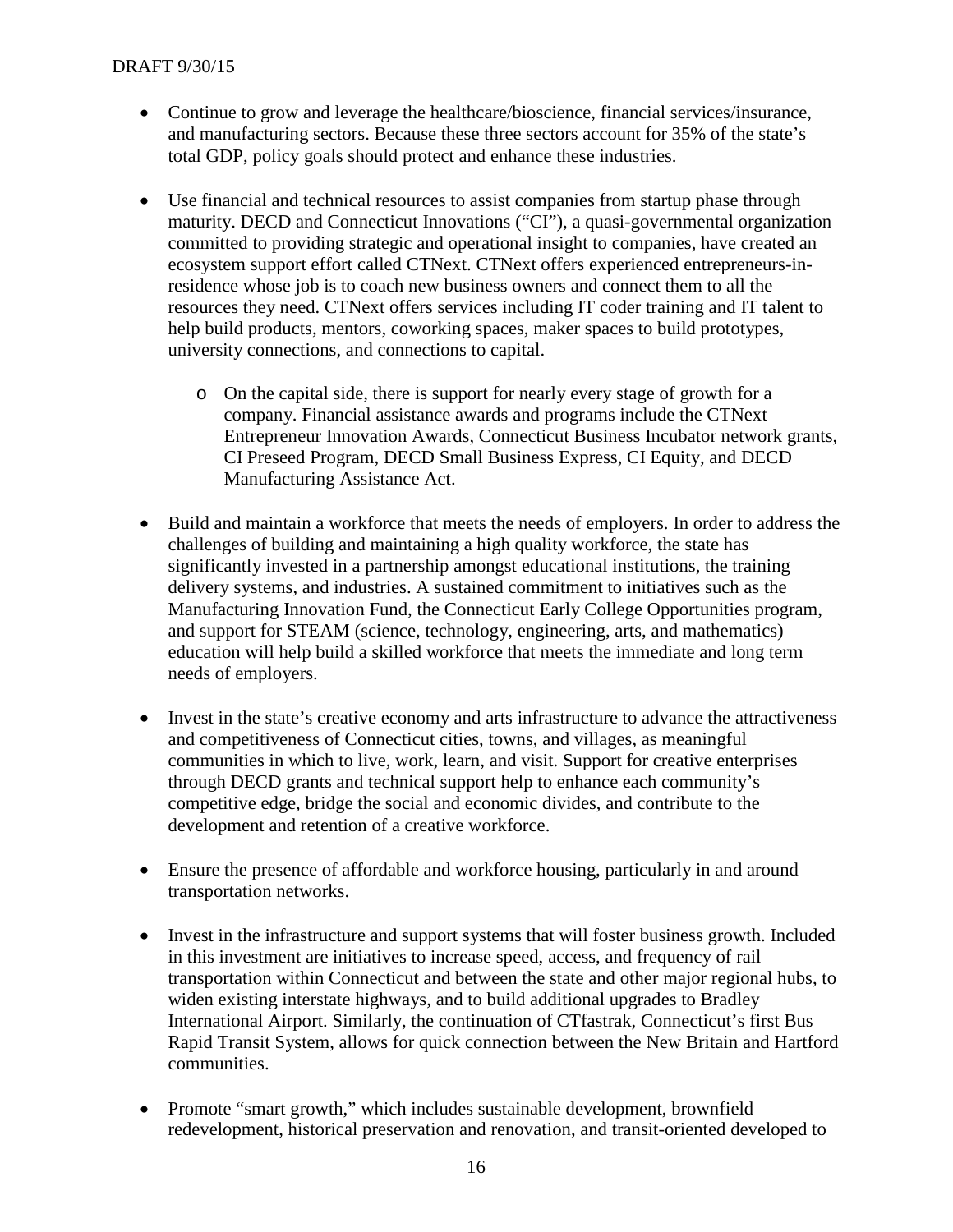help communities attract businesses and workers. These policies and approaches to landuse planning, transportation, housing, environment, and human needs should be integrated into strategy and action plans in a way that makes them integral to future economic activity.

• Partner with other government agencies like the Department of Energy and Environmental Protection to execute policies aimed at increasing energy efficiency, lowering emissions from electricity production, and reducing overall energy costs.

The EDWG believes this Plan should be endorsed by the full Commission and should serve as the basis for any additional economic development recommendations we propose.

However, several suggestions not included in the State's Economic Strategic Plan also arose.

- Members of the EDWG also considered and debated before the full Commission whether to propose "crowd funding" legislation as has been done in other states (as described in the attached Exhibit \_\_\_). It was suggested that the Connecticut legislature provide the mechanisms by which crowd funding is able to be done in the state. It was also decided to ask the legislature to adopt crowd funding legislation to make it easier for young companies to raise capital, following the lead of over twenty other states. Additionally, it is believed that the U.S. Securities and Exchange Commission is poised to make federal changes that will enable cross-border crowd funding possible, further simplifying the process.
- Members of the EDWG also considered and debated before the full Commission whether to propose legislation prohibiting the use of non-competition clauses to restrain employees from departing existing employers for new ones, as they are perceived as a damper on entrepreneurial activity and frequently result in litigation. California is known for its policy against non-compete agreements – it typically will not enforce them except where they arise from the sale of equity in a business, where a partner agrees not to compete in anticipation of dissolution of a partnership or LLC, or where the non-compete is necessary to protect trade secrets. The statutory basis is California Business and Professions Code Section 16600, which provides that "every contract by which anyone is restrained from engaging in a lawful profession, trade, or business of any kind is to that extent void." The exceptions for the sale of equity and dissolution of a partnership are also statutory (CBPC 16601, 16602 and 16602.5). The trade secret exception comes from caselaw. The EDWG recommended that this subject receive further, serious consideration by the General Assembly.

Other Commission members, including the members of the BLWG, believe that restricting non-compete agreements in Connecticut would have a significant adverse effect on business in Connecticut, in that people forming and funding businesses that would benefit from the ability to enforce non-compete agreements would simply create their businesses in other states in which they could. The fact that California is able to have such a prohibition is not necessarily indicative of how it would work in Connecticut, as California has a concentration of entrepreneurs, venture capital and engineers (and an absence of other, similar states within close geographic proximity) that Connecticut does not have.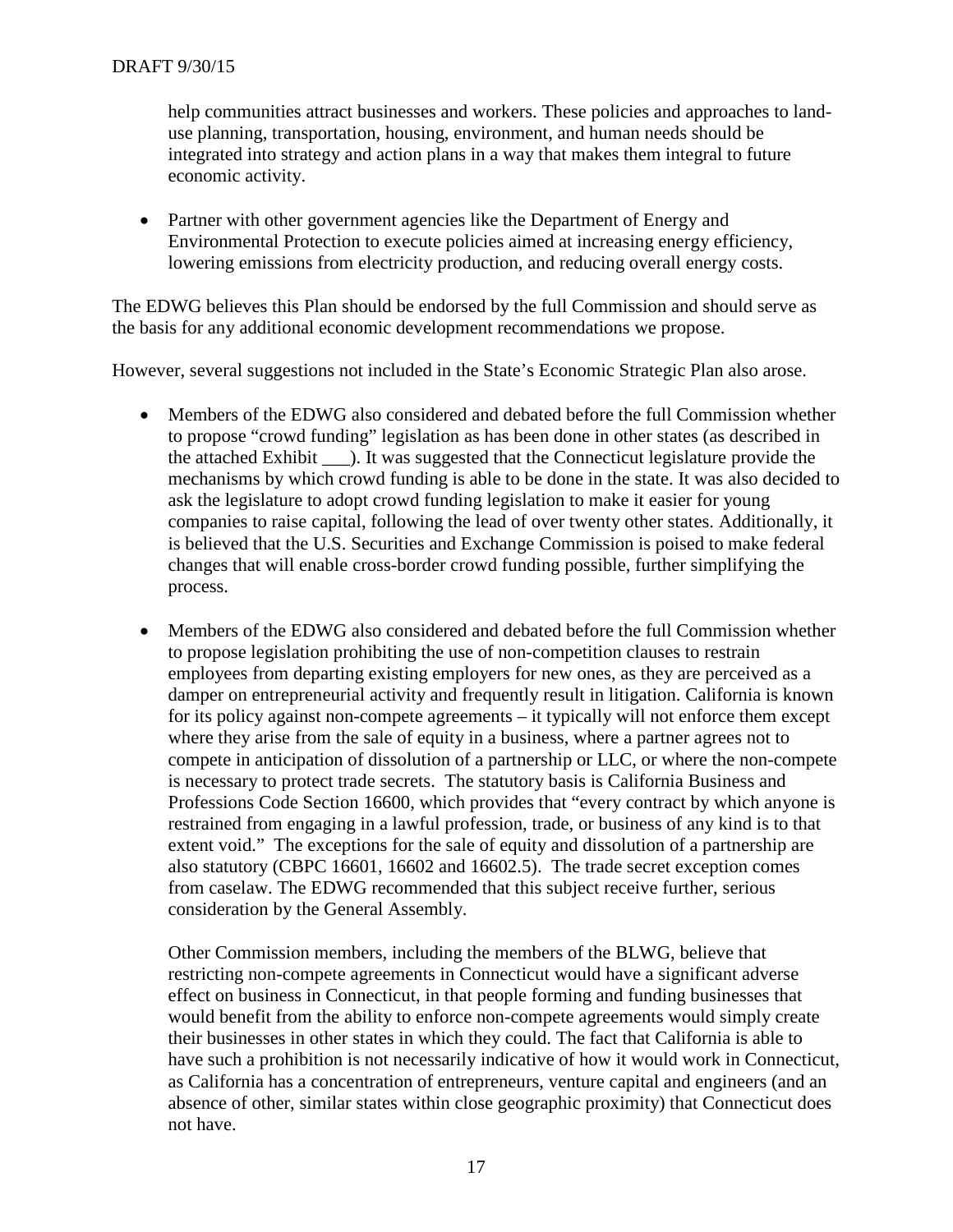The CBIA also expressed concerns about restricting non-compete agreements in Connecticut. Its position on this issue is attached as Exhibit 11.

In light of the strong divergence of views on this issue, the Commission did not take a position on whether the General Assembly should consider statutory restrictions on noncompete agreements.

- Members of the EDWG also recommend completing a study aimed toward streamlining regulation of small businesses to foster entrepreneurship, such as giving startup businesses a simple, one-stop process for launching that would make it easier than going through multiple agencies to obtain permits and licenses. Further, some suggested that all fees and taxes be waived for the first couple of years of a company's life. Focusing this initiative on certain sectors which the State wishes to foster, such as bioscience and engineering, with tax and regulatory relief, could fuel innovation and small business growth in these sectors.
- Members of the EDWG also considered and debated before the full Commission whether to propose legislation with respect to Economic Development Zones and it was resolved not to propose any policy changing legislation.

#### **VIII. OTHER RECOMMENDATIONS ARISING FROM THE COMMISSION'S WORK.**

It was identified during the Commission's work that the confidence of businesses in the State could be enhanced by two structural changes to the Connecticut General Assembly's rules.

First, the Commission recommends broadening the scope of the Commerce Committee's authority. The recommended revision below is designed to provide a single venue in which all Connecticut businesses are able to raise issues relating to business, commerce, economic development and economic competitiveness. Suggested additions are underlined and suggested deletions are stricken-through:

> A committee on COMMERCE that shall have cognizance of all matters relating to business, commerce, economic development and economic competitiveness, including, but not limited to, manufacturing, information technology, bioscience, emerging technologies and markets, international trade and all matters relating to state agencies and quasi-public agencies concerned with fostering economic development. and commerce not otherwise delineated under other committees including but not limited to manufacturing, information technology, pharmaceuticals, biotechnology, bioscience and all matters relating to the Department of Economic and Community Development and Connecticut Innovations, Incorporated.

Second, the Commission recommends that the General Assembly create a single budget writing committee merging the functions of the current Finance, Revenue and Bonding Committee and the current Appropriations Committee. The Commission believes that giving a single